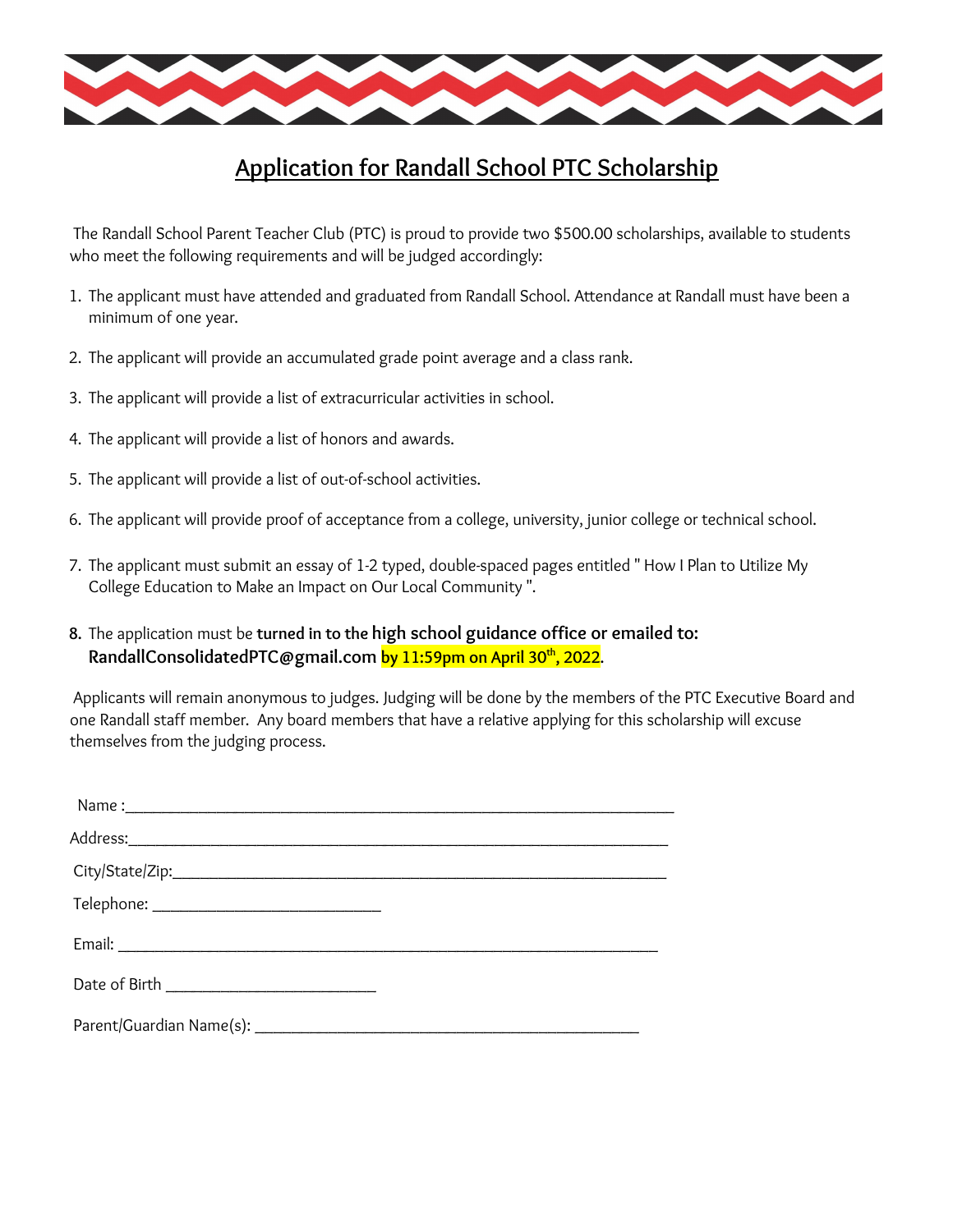## Scholarship Requirements

1. Years Attended Randall \_\_\_\_\_\_\_\_\_\_\_\_\_\_\_

2. Accumulated Grade Point Average \_\_\_\_\_\_\_\_\_\_\_\_\_\_\_\_\_\_ Class Rank \_\_\_\_\_\_\_\_\_\_\_\_\_\_\_

3. Extracurricular Activities in School (If more space is needed, please attach a separate sheet of paper titled "Extracurricular Activities")

4. Honors and Awards (If more space is needed, please attach a separate sheet of paper titled "Honors and Awards")

5. Out of School Activities- List any volunteer work, church involvement, community service organizations, after school jobs, etc. (If more space is needed, please attach a separate sheet of paper titled "Out of School Activities")